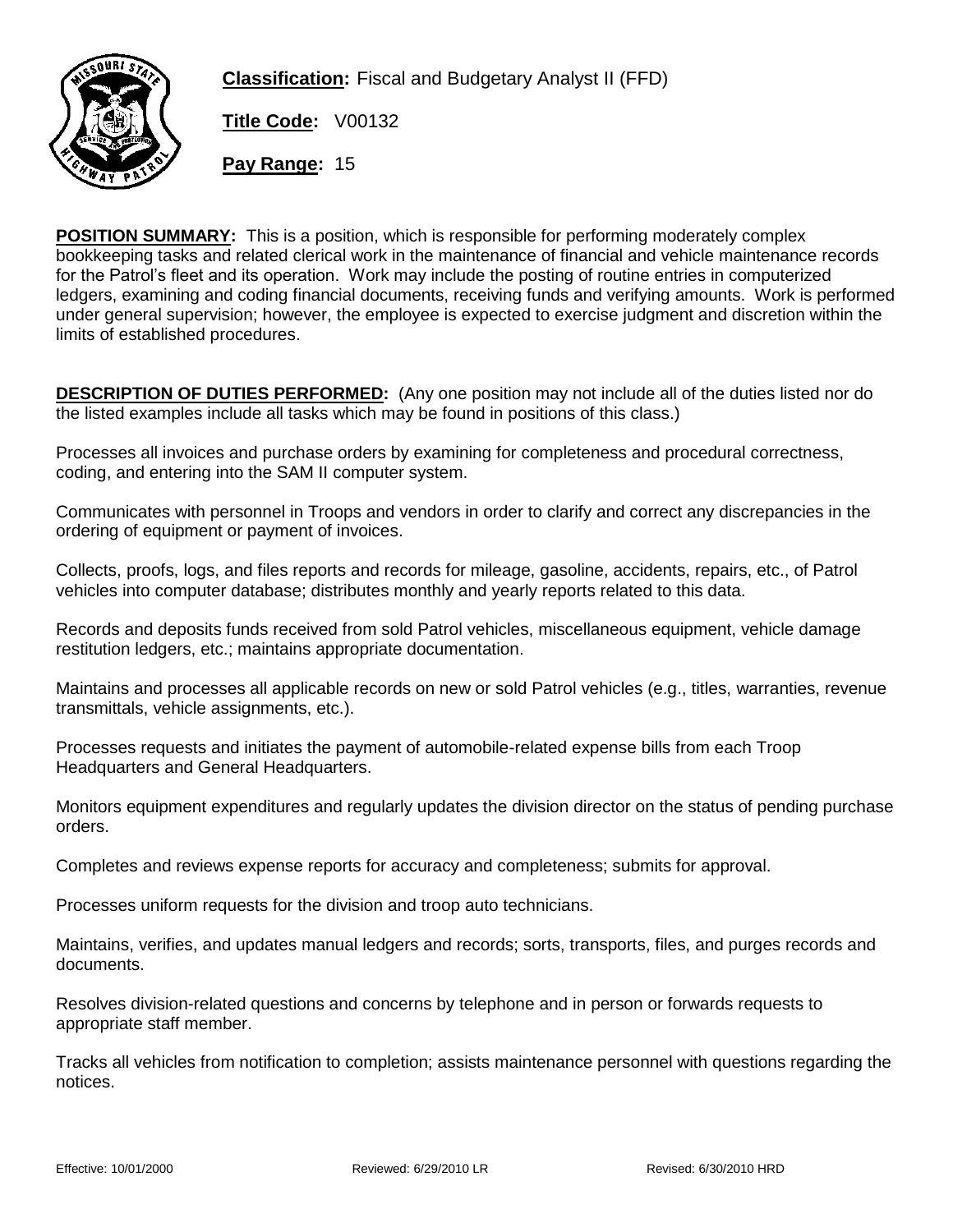## **Classification:** Fiscal and Budgetary Analyst II (FFD) **Page 2** Page 2

Types, proofs, and forwards miscellaneous correspondence (e.g., CSR's, IOC's, form letters, etc.); compiles statistical information as required.

Assists in training lower level clerks; serves as a lead worker and provides technical guidance in the supervisor's absence.

Operates office equipment (e.g., typewriter, calculator, copier, personal computer, fax machine, telephone, printer, shredder, etc.).

Maintains a division vendor list, as well as adding new vendors to SAM II.

Performs other related work as assigned.

## **REQUIRED KNOWLEDGE, SKILLS, AND ABILITIES:** Knowledge of bookkeeping principles and practices.

Knowledge of general office procedures.

Knowledge of personal computer operations and a variety of bookkeeping spreadsheets and word processing programs.

Knowledge of state purchasing regulations with regard to state contracts.

Ability to apply general bookkeeping principles in the recording of appropriations, allotments, encumbrances, and expenditures.

Ability to maintain various computerized and hard copy records and files.

Ability to verify documents produced and received, and take proper steps to reconcile errors.

Ability to expedite a voluminous flow of detailed work.

Ability to work independently with general supervision.

Ability to exercise judgment and discretion.

Ability to make arithmetic calculations with speed and accuracy.

Ability to understand and follow verbal and written directions.

Ability to organize and prioritize work effectively.

Ability to operate basic office equipment as detailed in the description of duties.

Ability to handle restricted and confidential information in a professional manner and maintain the information as such.

Ability to communicate in English clearly and concisely, both orally and in writing.

Ability to establish and maintain harmonious working relations with others.